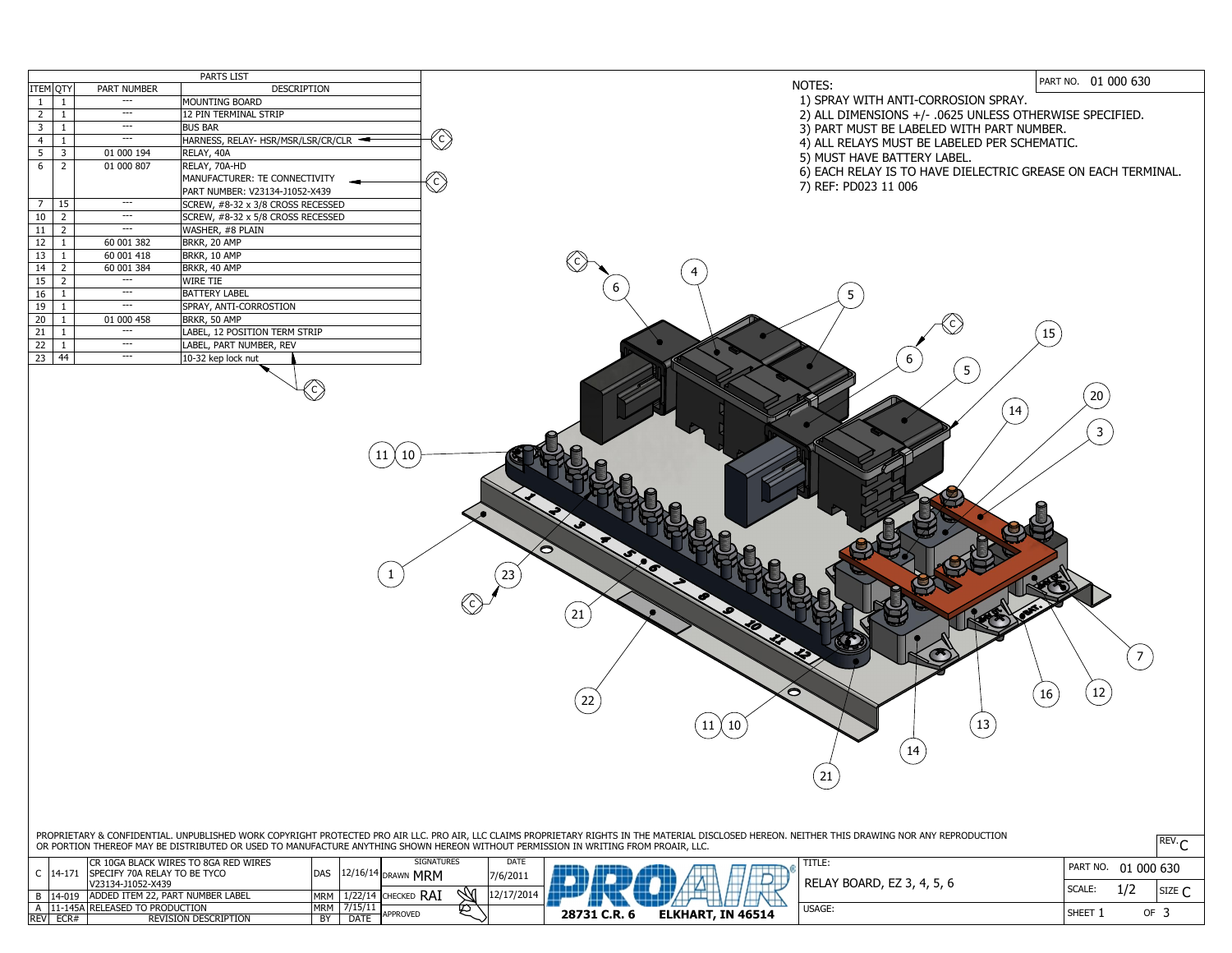PART NO. 01 000 630